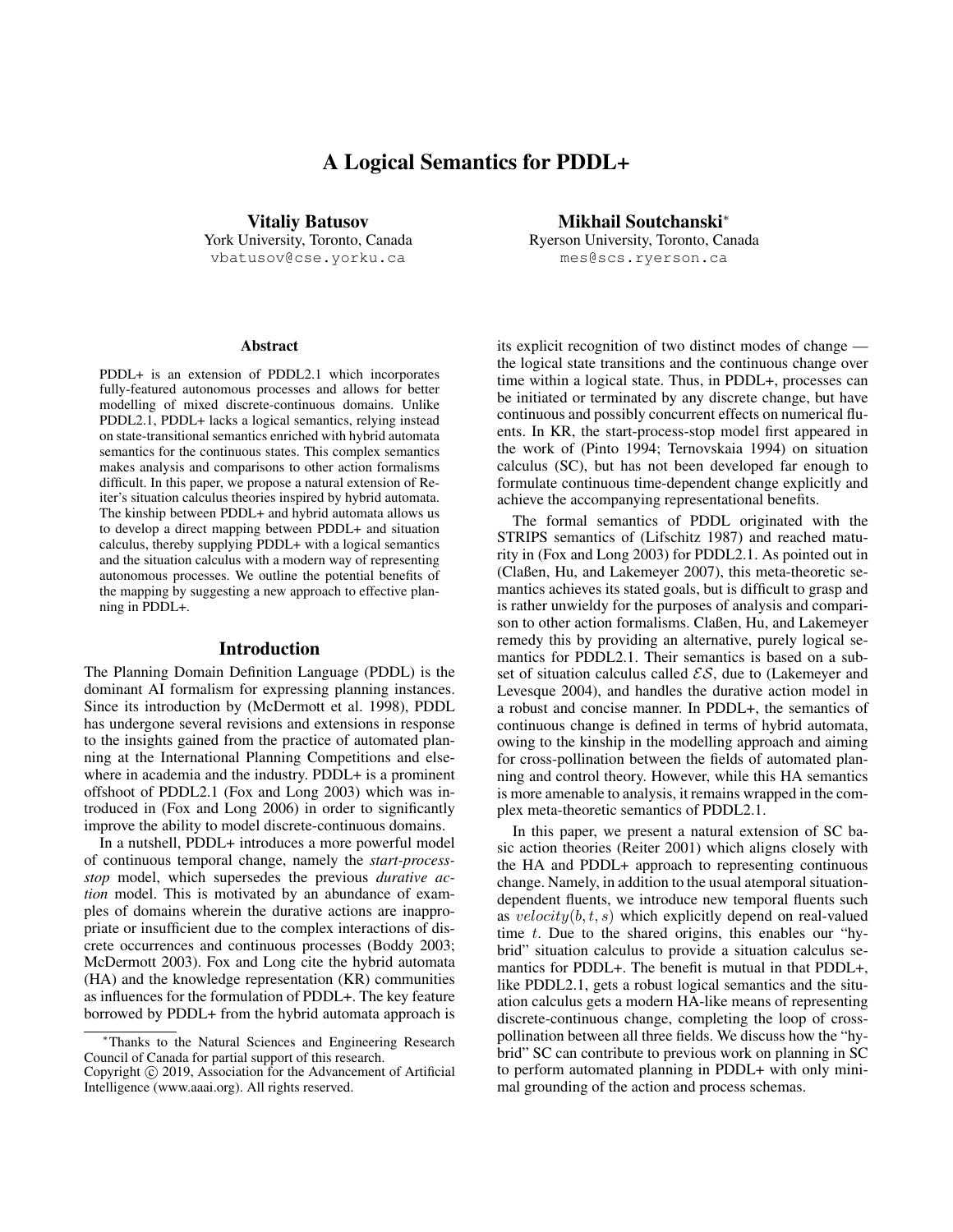# Hybrid Situation Calculus

# Situation Calculus

Situation calculus (SC) is a second-order language for representing dynamic worlds. It has basic sorts (SITUATION, ACTION, OBJECT) and a rich vocabulary for constructing formulas over terms of these sorts. Reiter (2001) shows that to solve many reasoning problems about actions, it is convenient to work with *basic action theories*(BATs). (Lakemeyer and Levesque 2004) develop a variant of SC called  $\mathcal{ES}$  (and an  $\mathcal{ES}\text{-variant of BATs}$ ) which is used by (Claßen, Hu, and Lakemeyer 2007) to supply a SC semantics for PDDL2.1. While  $\mathcal{ES}$  offers syntactic and proof-theoretic benefits, it gives up the ability to express interesting statements about situations such as "there exists a situation such that every situation preceding it satisfies  $P''$  — i.e., exactly the kind of statements about dynamic systems which control theory is interested in proving. For this reason, the present paper maps PDDL+ instances to Reiter's BATs and not to  $\mathcal{ES}$ .

The main ingredients of a BAT are precondition axioms and successor state axioms. For each action function  $A(\bar{x})$ , an *action precondition axiom* (APA) has the syntactic form

$$
\forall \bar{x}, s. \; Poss(A(\bar{x}), s) \leftrightarrow \Pi_A(\bar{x}, s),
$$

meaning that the action  $A(\bar{x})$  is possible in situation s if and only if  $\Pi_A(\bar{x}, s)$  holds in s, where  $\Pi_A(\bar{x}, s)$  is a formula with free variables among  $\bar{x} = (x_1, \ldots, x_n)$  and s. Situations are first order (FO) terms which denote sequences of actions. A distinguished constant  $S_0$  is used to denote the *initial situation*, and function  $do(\alpha, \sigma)$  denotes the situation that results from performing action  $\alpha$  in situation  $\sigma$ . Every situation corresponds uniquely to a sequence of actions. We use  $do([\alpha_1, \ldots, \alpha_n], S_0)$  to denote complex situation terms obtained by consecutively performing  $\alpha_1, \ldots, \alpha_n$ in  $S_0$ . The notation  $\sigma' \subseteq \sigma$  means that either situation  $\sigma'$  is a subsequence of situation  $\sigma$  or  $\sigma = \sigma'$ . The formula  $\forall a \forall s' (d\tilde{o}(a, s') \sqsubseteq \sigma \rightarrow Poss(a, s'))$ , abbreviated as  $execute(\sigma)$ , captures situation  $\sigma$  all of whose actions are consecutively possible. Every BAT contains a set  $\Sigma$  of foundational axioms which characterize situations as a single finitely branching infinite tree starting from  $S_0$ . Objects are FO terms other than actions and situations that depend on the domain of application. Above,  $\Pi_A(\bar{x}, s)$  is a formula *uniform* in situation argument s: it does not mention the predicates  $Poss$ ,  $\sqsubseteq$ , it does not quantify over variables of sort situation, it does not mention equality on situations, and it has no occurrences of situation terms other than s. For each relational fluent  $F(\bar{x}, s)$  and each functional fluent  $f(\bar{x}, s)$ , respectively, a *successor state axiom* (SSA) has the form

$$
F(\bar{x}, do(a, s)) \leftrightarrow \Phi_F(\bar{x}, a, s),
$$
  

$$
f(\bar{x}, do(a, s)) = y \leftrightarrow \phi_f(\bar{x}, y, a, s),
$$

where  $\Phi_F(\bar{x}, a, s)$  and  $\phi_f(\bar{x}, y, a, s)$  are formulas uniform in s, all of whose free variables are among those explicitly shown. (As usual, all free variables are ∀-quantified at front.) In addition, a BAT D contains an *initial theory*: a finite set  $\mathcal{D}_{S_0}$  of FO formulas whose only situation term is  $S_0$  (and possibly formulas without a situational argument). Finally,

BATs include a set  $\mathcal{D}_{una}$  of unique name axioms for actions (UNA) specifying that two actions are different if their names are different and that identical actions have identical arguments. If a BAT has functional fluents, it is required to satisfy a consistency property whereby, for the right-hand side  $\phi_f(\bar{x}, y, a, s)$  of the SSA of each functional fluent f, there must exist a unique y such that  $\phi_f(\bar{x}, y, a, s)$  is entailed by  $\mathcal{D}_{S_0} \cup \mathcal{D}_{una}$ .

BATs enjoy the *relative satisfiability* property (Pirri and Reiter 1999): a BAT  $\mathcal D$  is satisfiable whenever  $\mathcal D_{una} \cup \mathcal D_{S_0}$ is. This property allows one to disregard the more problematic parts of a BAT, like the second-order induction axiom, when checking satisfiability. Moreover, BATs benefit from *regression*-based reasoning, a powerful and efficient reasoning mechanism for answering queries about the future (a problem known as *projection*).

To accommodate time, Reiter adds a temporal argument to all action functions and introduces two special function symbols. The symbol  $time$ : ACTION  $\mapsto$  TIME is used to access the time of occurrence of an action via its term and is specified by an axiom  $time(A(\bar{x}, t)) = t$  (included in  $\mathcal{D}_{S_0}$ ) for every action function  $A(\bar{x}, t)$  in the vocabulary of the BAT. The symbol  $start$ : SITUATION  $\mapsto$  TIME is used to access the starting time of situation s and is specified by the new foundational axiom  $start(do(a, s)) = time(a)$ . The starting time of  $S_0$  is not enforced, and the time points constituting the timeline with dense linear order are assumed to always have the standard interpretation (along with  $+,$ <, etc.). To outlaw temporal paradoxes, the abbreviation  $execute(s)$  is redefined as

$$
\forall a, s'.do(a, s') \sqsubseteq s \rightarrow (Poss(a, s') \land start(s') \leq time(a)).
$$

To model exogenous ("coercive") events, Reiter develops an elegant theory of *natural actions* — non-agent actions that occur spontaneously as soon as their precondition is satisfied. Such actions are marked using the predicate symbol  $natural$  as a part of  $\mathcal{D}_{S_0},$  e.g.,  $natural(bounce(Ball_1, t)),$ and their semantics are encoded by a further modification of  $execute(s)$  (see below). We use natural actions to induce relational change based on the values of the continuous quantities.

#### Continuous Processes in Situation Calculus

The crux of our proposal to extend BATs is to add a new kind of axioms called *state evolution axioms* (SEA) to Reiter's successor state axioms. The successor state axioms specify, as usual, how fluents change when actions are executed, i.e., they characterize the transitions between logical states due to actions. The state evolution axioms specify how the flow of time can bring changes in system parameters within a given situation while no actions are executed. Thus, we maintain the fundamental assumption of SC that all *discrete* change is due to actions, though situations now include a temporal evolution.

Our starting point is the *temporal change axiom* (TCA) which describes a single law governing the evolution of a particular temporal fluent due to the passage of time in a particular context of an arbitrary situation. Each temporal fluent has time t as an argument, e.g.  $velocity(b, t, s)$  — the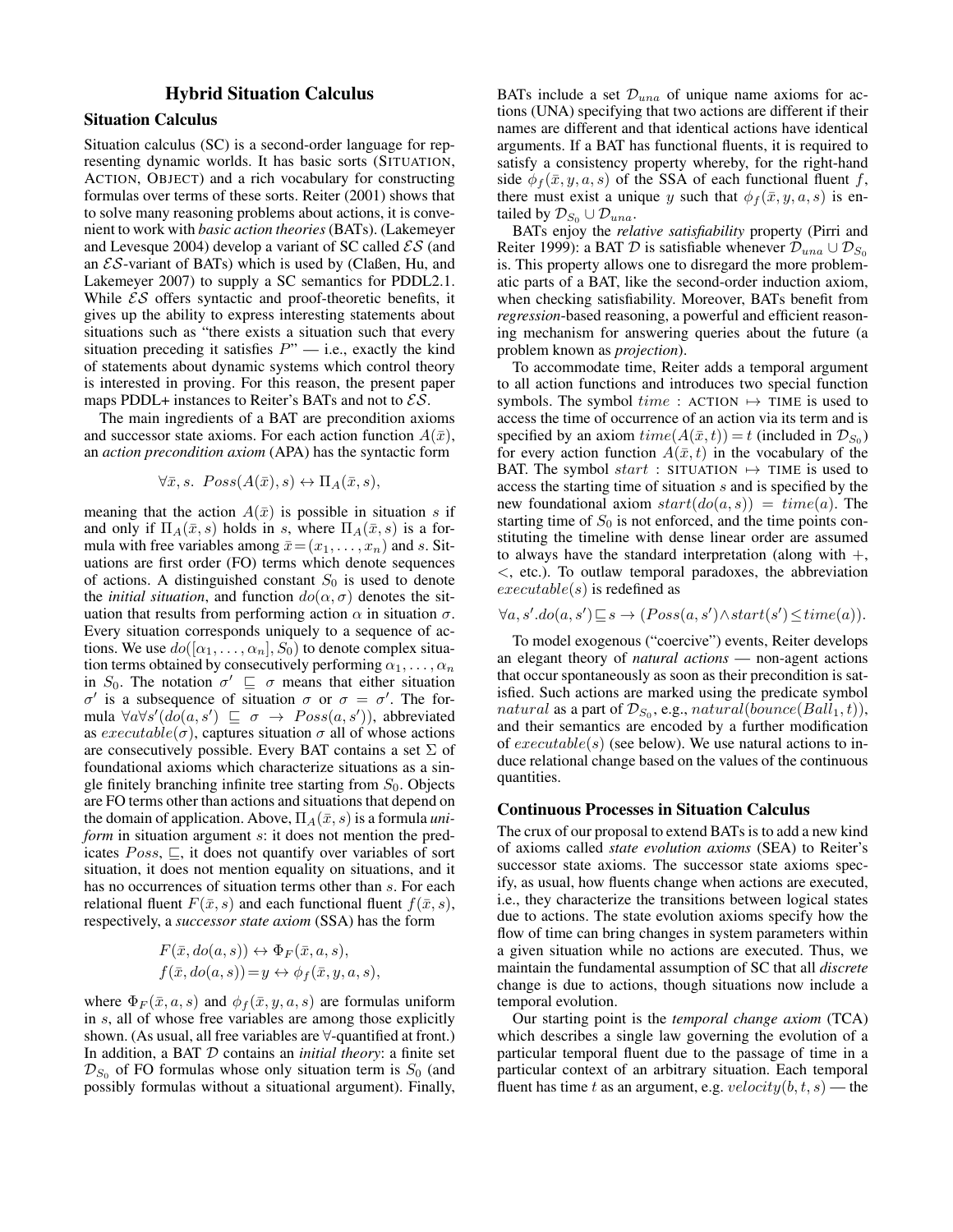velocity of the ball  $b$  at the moment of time  $t$  in situation  $s$ . We assume that a TCA for a temporal functional fluent  $f$  has the general syntactic form

$$
\gamma(\bar{x}, s) \land \delta(\bar{x}, y, t, s) \to f(\bar{x}, t, s) = y,\tag{1}
$$

where t, s,  $\bar{x}$ , y are variables and  $\gamma(\bar{x}, s)$ ,  $\delta(\bar{x}, y, t, s)$  are formulas uniform in s whose free variables are among those explicitly shown. We call  $\gamma(\bar{x}, s)$  the *context* as it specifies the condition under which the formula  $\delta(\bar{x}, y, t, s)$  is to be used to compute the value of fluent  $f$  at time  $t$ . Note that contexts are time-independent. The formula  $\delta(\bar{x}, y, t, s)$  encodes a function which specifies  $y$  in terms of the values of other fluents at  $s$ ,  $t$ . Aside from the consistency conditions below, we leave the general form of  $\delta$  without constraint.

For each TCA (1) to be *well-defined*, we require that the background theory entails

$$
\gamma(\bar{x}, s) \to \exists y \, \delta(\bar{x}, y, t, s). \tag{2}
$$

In other words, whatever the circumstance, the TCA must supply a value for the quantity modelled by  $f$  if its context is satisfied.

A set of k well-defined temporal change axioms for some fluent  $f$  can be equivalently expressed as an axiom

$$
\Phi(\bar{x}, y, t, s) \to f(\bar{x}, t, s) = y,\tag{3}
$$

where  $\Phi(\bar{x}, y, t, s)$  is  $\bigvee_{1 \leq i \leq k} (\gamma_i(\bar{x}, s) \wedge \delta_i(\bar{x}, y, t, s))$ . We additionally require that the background theory entails

$$
\Phi(\bar{x}, y, t, s) \land \Phi(\bar{x}, y', t, s) \to y = y'. \tag{4}
$$

Condition (4) guarantees the consistency of the axiom (3) by preventing a continuous quantity from having more than one value at any moment of time. With condition (4), we can assume w.l.o.g. that all contexts in the given set of TCA are pairwise mutually exclusive wrt the background theory D.

Having combined all laws which govern the evolution of f with time into a single axiom  $(3)$ , we can make a causal completeness assumption: *there are no other conditions under which the value of* f *can change in* s *from its initial value*  $at start(s)$  *as a function of t*. We capture this assumption formally by the explanation closure axiom

$$
f(\bar{x}, t, s) \neq f(\bar{x}, start(s), s) \rightarrow \exists y \, \Phi(\bar{x}, y, t, s). \tag{5}
$$

Theorem 1. *The conjunction of axioms (3) and (5) in the models of (4) is logically equivalent to*

$$
f(\bar{x}, t, s) = y \leftrightarrow [\Phi(\bar{x}, y, t, s) \lor \ny = f(\bar{x}, start(s), s) \land \neg \Psi(\bar{x}, y, t, s)],
$$
(6)

where  $\Psi(\bar{x},s)$  denotes  $\bigvee_{1\leq i\leq k}\gamma_i(\bar{x},s)$ .

We call the formula (6) a *state evolution axiom* (SEA) for the fluent  $f$ . Note what the SEA says:  $f$  evolves with time during s according to some law whose context is realized in s or stays constant if no context holds in s. Our causal completeness assumption (5) applies both to physical quantities and to their derivatives. This assumption simply states that all reasons for change have been already accounted for in (3). The proof of this theorem is available in (Batusov, De Giacomo, and Soutchanski 2018). It is important to realize that  $\mathcal{D}_{se}$ , a set of SEAs, complements the SSAs that are derived in (Reiter 1991) using a similar technique.

# "Hybrid" Basic Action Theories

The SEA for some temporal fluent  $f$  does not completely specify the behaviour of  $f$  because it talks only about change within a single situation s. To complete the picture, we need a SSA describing how the value of f changes (or does not change) when an action is performed. A straightforward way to accomplish this would be by an axiom which would enforce continuity of value. However, this choice would preclude the ability to model action-induced discontinuous jumps in the value of the continuously varying quantities or their derivatives, such as the sudden change of acceleration from 0 to  $-9.8m/s^2$  when an object is dropped. To circumvent this limitation, for each temporal functional fluent  $f(\bar{x}, t, s)$ , we introduce an auxiliary atemporal functional fluent  $f_{init}(\bar{x}, s)$  whose value in s represents the value of the physical quantity modelled by  $f$  in  $s$  at the time instant  $start(s)$ . We axiomatize  $f_{init}$  using a SSA derived from the axioms

$$
e(\bar{x}, y, a, s) \rightarrow f_{init}(\bar{x}, do(a, s)) = y,
$$
  
\n
$$
\neg \exists y (e(\bar{x}, y, a, s)) \rightarrow f_{init}(\bar{x}, do(a, s)) = f(\bar{x}, time(a), s),
$$

where the former is a Reiter's effect axiom in normal form and the latter asserts that if no relevant effect is invoked by the action a, f*init* assumes the most recent value of the continuously evolving fluent  $f$ . This latter axiom enforces temporal continuity in the value of  $f$  in the case when there is no reason for change.

The SSA for f*init* has the general syntactic form

$$
f_{\text{init}}(\bar{x}, \text{do}(a, s)) = y \leftrightarrow \Omega(\bar{x}, y, a, s), \tag{7}
$$

where  $\Omega(\bar{x}, y, a, s)$  is a formula uniform in s whose purpose is to describe how the initial value of f in  $do(a, s)$  relates to its value at the same time instant in  $s$  (i.e., prior to  $a$ ). To establish a consistent relationship between temporal fluents and their atemporal *init*-counterparts, we require that, in an arbitrary situation, the continuous evolution of each temporal fluent  $f$  starts with the value computed for  $f_{init}$  by its successor state axiom.

A *hybrid basic action theory* is a collection of axioms  $\mathcal{D} = \Sigma \cup \mathcal{D}_{ss} \cup \mathcal{D}_{ap} \cup \mathcal{D}_{una} \cup \mathcal{D}_{S_0} \cup \mathcal{D}_{se}$  such that

- 1. Every action symbol mentioned in  $D$  is temporal;
- 2.  $\Sigma \cup \mathcal{D}_{ss} \cup \mathcal{D}_{ap} \cup \mathcal{D}_{una} \cup \mathcal{D}_{S_0}$  constitutes a BAT as per Definition 4.4.5 in (Reiter 2001);
- 3.  $\mathcal{D}_{se}$  is a set of state evolution axioms of the form

$$
f(\bar{x}, t, s) = y \leftrightarrow \psi_f(\bar{x}, t, y, s)
$$
 (8)

where  $\psi_f(\bar{x}, t, y, s)$  is uniform in s, such that for every temporal functional fluent f in  $\mathcal{D}_{se}$ ,  $\mathcal{D}_{ss}$  contains an additional SSA of the form (7) for f*init*;

4. For each SEA of the form (8), the following consistency properties must be entailed by  $\mathcal{D}_{una} \cup \mathcal{D}_{S_0}$ :

$$
\forall \bar{x} \forall t. \exists y (\psi_f(\bar{x}, t, y, s)) \land \forall y \forall y' (\psi_f(\bar{x}, t, y, s) \land \psi_f(\bar{x}, t, y', s) \to y = y'), (9)
$$

$$
\exists y(f_{\text{init}}(\bar{x}, s) = y \land \psi_f(\bar{x}, \text{start}(s), y, s)); \quad (10)
$$

It can be shown that "hybrid" BATs retain a variant of the relative satisfiability property, and a variant of the regression operator can also be defined.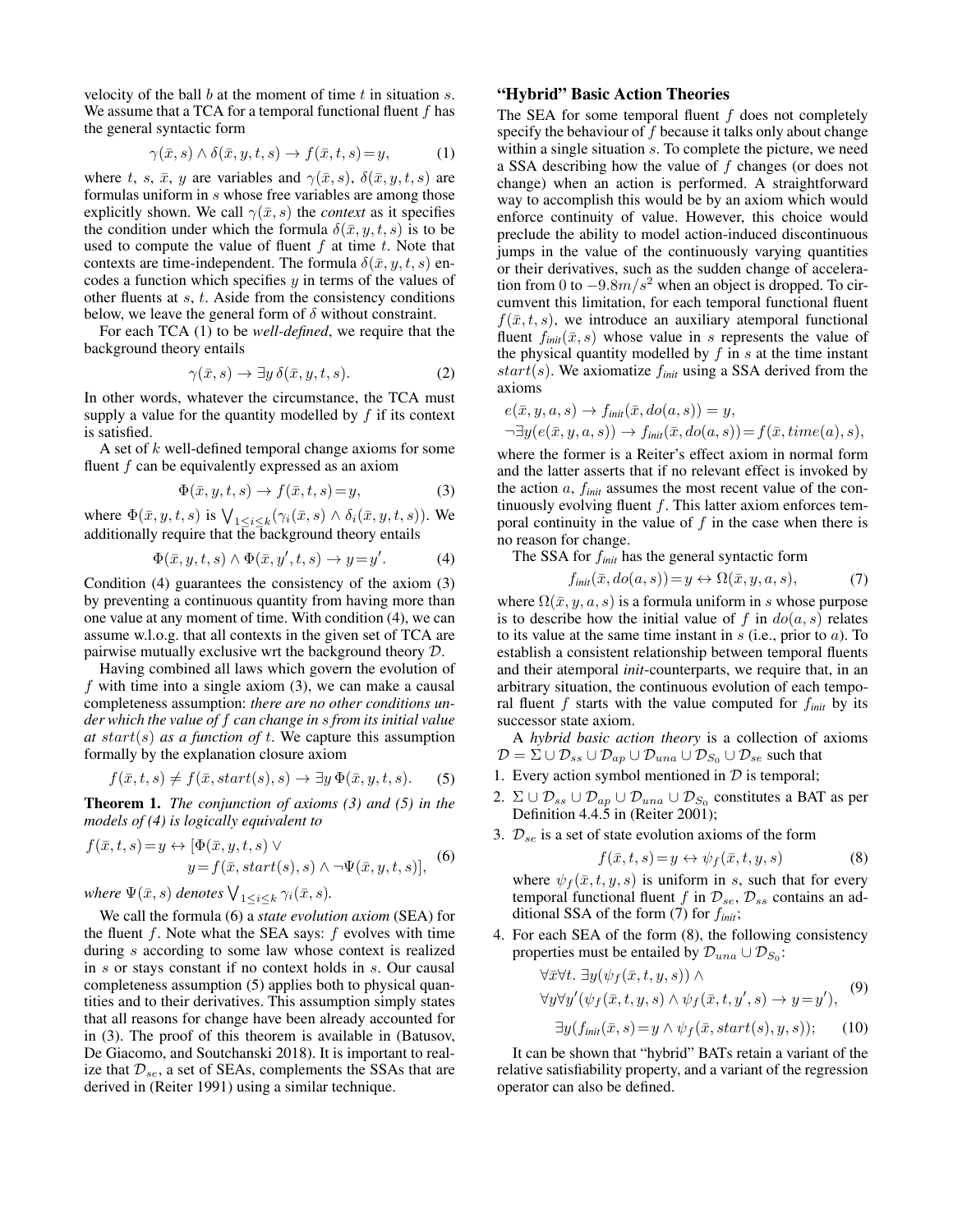### Differential Equations in Situation Calculus

Both science and engineering describe dynamic systems in terms of differential equations. Hybrid automata are a prime example of a formalism which relies on ordinary differential equations (ODE) to specify continuous behaviour. PDDL+ specifies continuous effects using an explicit ODE of the form  $\frac{d}{dt}(f(t)) = G(t, f)$ , where  $G(t, f)$  is a continuously differentiable, or more generally, a Lipschitz continuous function over functional fluents and constants. An initial value  $f(t_0)$  is implicitly given, and together with the ODE it defines the *initial value problem* that thanks to assumptions about G has a unique solution, e.g., see (Teschl 2012). We encode PDDL+ process effects using the equivalent integral form  $f(t) = \int_{t_0}^{t} G(\tau, f) \, d\tau + f(t_0)$ .

Henceforth, we require that all FOL structures interpret the definite integral symbol in the standard way. Let  $M$  be an arbitrary situation calculus structure,  $\mu$  be an object assignment,  $h(\bar{x}, t, s)$  a SC term of sort R whose free variables are among  $\bar{x}, t, s$  (of sorts OBJECT,  $\mathbb{R}$ , SITUATION, resp.), and let  $\tau_1, \tau_2$  be terms of sort R. Then we require that

$$
\int_{\tau_1}^{\tau_2} h(\bar{x},t,s) dt^{\mathcal{M}}[\mu] = \int_{\tau_1^{\mathcal{M}}[\mu]}^{\tau_2^{\mathcal{M}}[\mu]} h^{\mathcal{M}}(\bar{x}^{\mathcal{M}}[\mu],t,s^{\mathcal{M}}[\mu]) dt.
$$

The modeller must ensure that  $h^{\mathcal{M}}(\bar{x}^{\mathcal{M}}[\mu], t, s^{\mathcal{M}}[\mu])$  is a continuous real-valued function defined on the interval  $[\tau_1^{\mathcal{M}}[\mu], \tau_2^{\mathcal{M}}[\mu]].$ 

# A mapping from PDDL+ to SC

Our mapping explicitly captures all PDDL+ features subsumed by the requirements : adl + : fluents.

A *PDDL*+ *planning instance* is a pair  $I = (Dom, Prob)$ where  $Dom = (\mathcal{T}, \mathcal{C}, \mathcal{F}, \mathcal{R}, \mathcal{A}, \mathcal{E}, \mathcal{P})$  describes the domain dynamics and  $Prob = (O, \mathcal{I}, \mathcal{G})$  describes problem-specific objects, the initial state, and the goal state. A planning instance is formulated according to a formal grammar found in (Fox and Long 2003; 2006). In short, F is a set of *function signatures*, R is a set of *predicate signatures*, O and C are sets of *objects* which serve as arguments to functions and predicates, T is a *type hierarchy* over a set of *type names*, A is a set of *instantaneous action schemas*, E is a set of *event schemas*, P is a set of *process schemas*, I is the *initial state specification*, and G is a *goal state specification*. Below, we go over these sets in detail.

**Names** A PDDL+ instance  $I$  uses the set of alphanumeric strings as a namespace for types, objects, predicates, actions, etc. In the grammar of PDDL+, the syntactic category <name> refers to any member of this namespace. Our translation uses the same namespace for the vocabulary of BAT. **Objects and Constants** The instance  $I$  supplies a finite set  $O$  of *objects* — symbols for distinct primitive entities operated upon — and a finite set of *constants*, which are objects hard-coded into the domain and shared between all

planning problems for that domain. In SC, the elements of  $\mathcal{O}\cup\mathcal{C}$  correspond to constants with unique name axioms and a domain closure axiom. Types PDDL+ has two basic types, object and

number. Type object acts as a parent type for domainspecific types of objects. The type number is not extensible and is only used as the return type of functions. A finite set of object types is specified as a part of the type hierarchy  $\mathcal{T}$ .

In our mapping, the types object and number are not modelled explicitly and instead correspond to terms of the sorts OBJECT and R, respectively. Each defined type corresponds to a unary predicate of the same name whose argument is of sort OBJECT. In slight abuse of notation, we write  $T \in \mathcal{T}$  to denote a primitive type name occurring in  $\mathcal{T}$ .

The type hierarchy  $T$  is specified by an instance of the syntactic category <typed list (name) >, i.e., an expression of the form  $(T_1 - TE_1 ... T_n - TE_n)$  where each  $T_i$  is a primitive type name and each  $TE_i$  is either a primitive type name or a structure of the form (either  $Y_1 \dots Y_k$ ) where  $k \geq 1$  and  $Y_j$  are primitive type names. We translate  $T$  to SC as follows. For each  $1 \leq i \leq n$ , we include an axiom  $\forall x (\widehat{T}_i \rightarrow \widehat{TE}_i)$ , with the mapping function  $\hat{\cdot}$  defined in Table 1. As each object  $O \in \mathcal{O} \cup \mathcal{C}$  is supplied with its own type expression  $TE$ , we include an axiom  $\overline{TE}(O)$  to associate O with its type.

Variables PDDL+ variables are names prepended with a question mark, used as placeholders for the objects in action/event/process schemas and goal description quantifiers. We map variables to SC variables according to Table 1.

**Predicates**  $\mathcal{R}$  is a non-empty finite set of predicate signatures of the form  $(R \t ?x_1 - TE_1 \t . . . ?x_n - TE_n)$ where R is the predicate name,  $2x_i \dots 2x_n$  are variable names, and  $TE_i$  is a type expression for the *i*-th argument of R. As before, the type expression  $TE_i$  is either the name of a primitive type from  $T$  or a structure of the form (either  $T_1 \ldots T_k$ ) where  $k \geq 1$  and  $T_i \in \mathcal{T}$  for  $1 \leq i \leq k$ . Let  $arity(R)$  denote n, the arity of R as specified by R.

In PDDL+, the dynamic nature of predicates is dictated by the effects of actions/events/processes. In SC, we make this distinction formal. We partition  $R$  into the mutually exclusive sets  $\mathcal{R}_s$  ("static") and  $\mathcal{R}_d$  ("dynamic") such that  $\mathcal{R}_d = \{R \in \mathcal{R} \mid R \text{ appears in effects of some action/event}\}\$ and  $\mathcal{R}_s = \mathcal{R} \setminus \mathcal{R}_d$ . The predicate names in  $\mathcal{R}_s$  become SC static (rigid) predicates with the signature OBJECT<sup>arity(R)</sup>. The symbols in  $\mathcal{R}_d$  become SC relational fluents with the signature OBJECT<sup>arity(R)</sup>  $\times$  SITUATION.

**Functions**  $\mathcal F$  is a possibly empty finite set of function signatures of the form  $(F \cdot 2x_1 - TE_1 \dots 2x_n - TE_n)$ where F is the function name,  $2x_1 \ldots 2x_n$  are variable names, and  $TE_i$  is the type description of the *i*-th argument of  $F$  as in the case for predicates. Let  $arity(F)$ denote the arity of F as specified by  $\mathcal F$ . As with predicates, we partition PDDL+ functions into classes based on how they change.  $\mathcal{F}_t$  ("temporal") are exactly those members F of F such that (increase  $(F \ldots) \ldots$ ) occurs in some process schema  $P$ , i.e., the functions which undergo continuous evolution. The function signatures in  $\mathcal{F}_t$  correspond to SC temporal fluents with the signature OBJECT<sup>arity(R)</sup>  $\times \mathbb{R} \times$  SITUATION  $\mapsto \mathbb{R}$ . Additionally, each member of  $\mathcal{F}_t$  gives rise to a related fluent  $F_{init}$  with the signature OBJECT<sup>arity(R)</sup>  $\times$  SITUATION  $\mapsto \mathbb{R}$ .  $\mathcal{F}_d$  ("dynamic") are those members  $F \in (\mathcal{F} \setminus \mathcal{F}_t)$  which can be affected by some instantaneous event or action from  $A \cup E$ .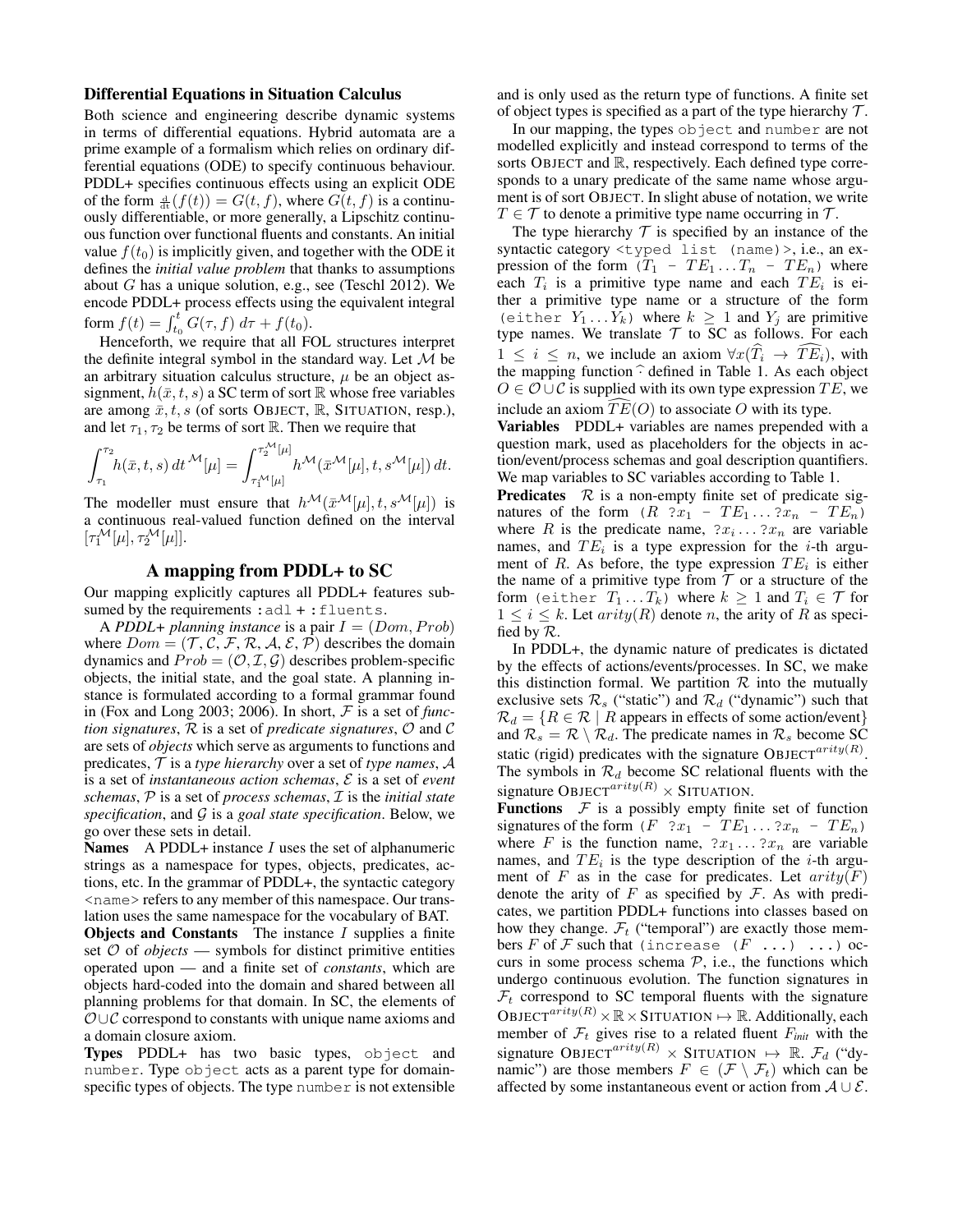The members of  $\mathcal{F}_d$  correspond to SC functional fluents with the signature OBJECT<sup>arity</sub> $(F) \times$  SITUATION  $\mapsto \mathbb{R}$ . Finally,</sup>  $\mathcal{F}_s = \mathcal{F} \setminus (\mathcal{F}_d \cup \mathcal{F}_t)$  are the inherently static functions which are mapped to SC static functions with the signature OBJECT<sup>arity(F)</sup>  $\mapsto \mathbb{R}$ . We write  $\widehat{\mathcal{F}}, \widehat{\mathcal{F}}_t$ , etc. to denote sets of SC terms which correspond to the respective PDDL+ function signatures.

Goal Descriptions The category <GD> (*goal description*) represents a FOL-like statement used to describe an action precondition or a goal condition. The grammar of <GD> defines it as an expression constructed from predicate and (in)equality atoms on functions (but not process atoms) using standard logical connectives and quantifiers. Table 1 summarizes the mapping of arbitrary goal descriptions  $X$ to the expressions  $\overline{X}$  of situation calculus. It can be easily shown that (a)  $\exists t(t \geq start(s) \land X)$  is a well-formed SC formula uniform in s, and (b) whenever a PDDL+ state and a SC structure with an object assignment agree on the values of all terms and atoms, they interpret  $X$  and  $\exists t(t \geq start(s) \land \overline{X})$  (respectively) identically.

Table 1: A mapping from PDDL+ to SC expressions. On the right,  $x$  is a variable of sort OBJECT,  $y$  a variable of sort  $\mathbb{R}$ , t a variable of sort  $\mathbb{R}$  (for time), and s is a variable of sort SITUATION. Here and subsequently,  $\phi(x/x_i)$  denotes the result of replacing x by  $x_i$  in  $\phi$ .

| X                                                | $\widehat{X}$                                                                |
|--------------------------------------------------|------------------------------------------------------------------------------|
| 2x                                               | variable $x$ of sort OBJECT                                                  |
| $O \in \mathcal{O} \cup \mathcal{C}$             | constant $O$ of sort OBJECT                                                  |
| numeric literal $n$                              | n                                                                            |
| $T \in \mathcal{T}$                              | T(x)                                                                         |
| (either $T_1 \ldots T_n$ )                       | $(T_1(x) \vee \ldots \vee T_n(x))$                                           |
| $(R b_1 \ldots b_n), R \in \mathcal{R}_s$        | $R(b_1 \cdots b_n)$                                                          |
| $(R b_1 \ldots b_n)$ , $R \in \mathcal{R}_d$     | $R(\tilde{b}_1 \cdots \tilde{b}_n, s)$                                       |
| $(F b_1 \ldots b_n)$ , $F \in \mathcal{F}_s$     | $F(\widehat{b}_1 \cdots \widehat{b}_n)$                                      |
| $(F b_1 \ldots b_n)$ , $F \in \mathcal{F}_d$     | $F(b_1 \cdots b_n, s)$                                                       |
| $(F b_1 \ldots b_n)$ . $F \in \mathcal{F}_t$     | $F(\widehat{b}_1 \cdots \widehat{b}_n, t, s)$                                |
| (and $Y_1 \ldots Y_n$ )                          | $(Y_1 \wedge \ldots \wedge \hat{Y}_n)$                                       |
| $(\circ r Y_1 \dots Y_n)$                        | $(Y_1 \vee \ldots \vee Y_n)$                                                 |
| (not $Y$ )                                       | $\neg(\hat{Y})$                                                              |
| $(\text{imply } Y_1 Y_n)$                        | $(Y_1) \rightarrow (Y_n)$                                                    |
| (exists $(?x_1-TE_1)$                            | $\exists x_1 \dots \exists x_n$                                              |
| $\ldots$ ? $x_n$ - $TE_n$ ) $Y$ )                | $(\bigwedge_{1 \leq i \leq n} T \overline{E}_i(x/x_i) \wedge (\widehat{Y}))$ |
| (forall $(?x_1-TE_1)$                            | $\forall x_1 \dots \forall x_n$                                              |
| $\ldots$ ? $x_n$ - $TE_n$ ) $Y$ )                | $(\bigwedge_{1\leq i\leq n} T\overline{E}_i(x/x_i)\to (\widehat{Y}))$        |
| $(-Y)$                                           | $-(Y)$                                                                       |
| $( \circ Y_1 Y_2), \circ \in \{+, -, \times, \}$ | $(\widehat{Y}_1 \circ \widehat{Y}_n)$                                        |
| $\div, >, <, =, <, >$                            |                                                                              |

Actions  $\mathcal A$  is a set of schemas of the form

(:**action** A  $:$  parameters  $(?x_1 - TE_1 ... ?x_n - TE_n)$ : precondition  $Pre_A$ :**effect** EffA)

where A is the action name,  $Pre_A$  is an instance of  $\langle$ GD>,

Table 2: An auxiliary mapping from instances of  $\leq$  effect> for a PDDL+ action  $A(\bar{z})$  to SC expressions.  $A(\bar{z}, t)$  is a SC action term corresponding to the PDDL+ action  $A(\bar{z})$ . Let  $RelOp$  be {increase, decrease, scale-up, scale-down}.

| $\boldsymbol{X}$                              | $\boldsymbol{X}$                                                                        |
|-----------------------------------------------|-----------------------------------------------------------------------------------------|
| $(R b_1 \ldots b_n)$ , $R \in \mathcal{R}_d$  | $\exists t R(\widehat{b}_1 \cdots \widehat{b}_n, do(A(\bar{z},t),s))$                   |
| $(F b_1 \ldots b_n)$ , $F \in \mathcal{F}_d$  | $\exists t F(\widehat{b}_1 \cdots \widehat{b}_n, do(A(\overline{z},t),s))$              |
| $(F b_1 \ldots b_n)$ , $F \in \mathcal{F}_t$  | $\exists t F_{init}(\widehat{b}_1 \cdots \widehat{b}_n, do(A(\overline{z},t),s))$       |
| (forall                                       | $\forall x_1 \cdots \forall x_n(Y)$                                                     |
| $(?x_1?x_n) Y$                                |                                                                                         |
| (when $Y_1$ $Y_2$ )                           | $(\hat{Y}_1 \rightarrow Y_2)$                                                           |
| (assign $Y_1$ $Y_2$ )                         | $\forall y (\widehat{Y}_2 = y \rightarrow \widetilde{Y}_1 = y)$                         |
| $\varphi \circ Y_1 Y_2$ , $\varphi \in RelOp$ | $\forall y (\widehat{Y}_1 \widetilde{\circ} \widehat{Y}_2 = y \to \widetilde{Y}_1 = y)$ |
| $\circ \in RelOp$                             | $+/-$ / $\times$ / $\div$                                                               |
| $X$ not appearing above                       |                                                                                         |

and  $Eff_A$  is an instance of  $\leq$  ffect>. According to (Mc-Dermott et al. 1998), all variables that occur in a schema must either appear under :parameters or be quantified. Each such schema generates a SC action  $A(x_1, \ldots, x_n, t)$ with the mandatory axiom  $time(A(\bar{x}, t)) = t$  and a unique name axiom  $A(\bar{u})=A(\bar{v}) \rightarrow \bar{u}=\bar{v}$ . The precondition  $Pre_A$ and the parameter types  $TE_i$ , when translated according to Table 1, yield a SC precondition axiom

$$
Poss(A(x_1,\ldots,x_n,t),s) \leftrightarrow \bigwedge_{1\leq i\leq n} \widehat{TE}_i(x/x_i) \wedge \widehat{Pre}_A.
$$

It is clear that the right-hand side of this axiom is uniform in s and contains no free variables except for those shown.

Action effects are specified by the category  $\leq$  effect>, but are usually treated as sets of ground atoms, produced by explicit flattening and grounding as per Definition 5 in (Fox and Long 2003). Fortunately, we can avoid grounding in favour of conciseness. Let  $\widetilde{\cdot}$  be a mapping from PDDL+ to SC expressions as defined in Table 2.

**Theorem 2.** *Given an instance*  $Eff_A$  *of*  $\leq$   $Eff$   $\leq$   $Eff_A$ *is a SC formula which is logically equivalent to a conjunction of axioms of the following forms:*

$$
a = A(\bar{x}, t) \land \Psi(\bar{x}, \bar{z}, t, s) \rightarrow P(\bar{x}, \bar{z}, do(a, s)),
$$
  
\n
$$
a = A(\bar{x}, t) \land \Psi(\bar{x}, \bar{z}, t, s) \rightarrow \neg P(\bar{x}, \bar{z}, do(a, s)),
$$
  
\n
$$
a = A(\bar{x}, t) \land \Psi(\bar{x}, y, \bar{z}, t, s) \rightarrow F(\bar{x}, \bar{z}, do(a, s)) = y.
$$

Such axioms are proper SC effect axioms that can be compiled into SSA in the usual way following Reiter's solution to the frame problem (Reiter 1991). Note that whenever no action or event (see below) affects a function F from  $\mathcal{F}_t$ , the above method fails to supply the fluent  $F_{init}$ with a SSA. Thus, for each  $F(\bar{x}, t, s) \in \widehat{\mathcal{F}_t}$  unaffected by actions or events, our BAT must include a trivial SSA  $F_{init}(\bar{x}, do(a, s)) \leftrightarrow F(\bar{x}, time(a), s).$ 

It can be shown that the PDDL+ notion of an *applicable* action coincides with the SC notion of an *executable* action. Furthermore, whenever a PDDL+ state and a SC structure with an object assignment agree on the values of all terms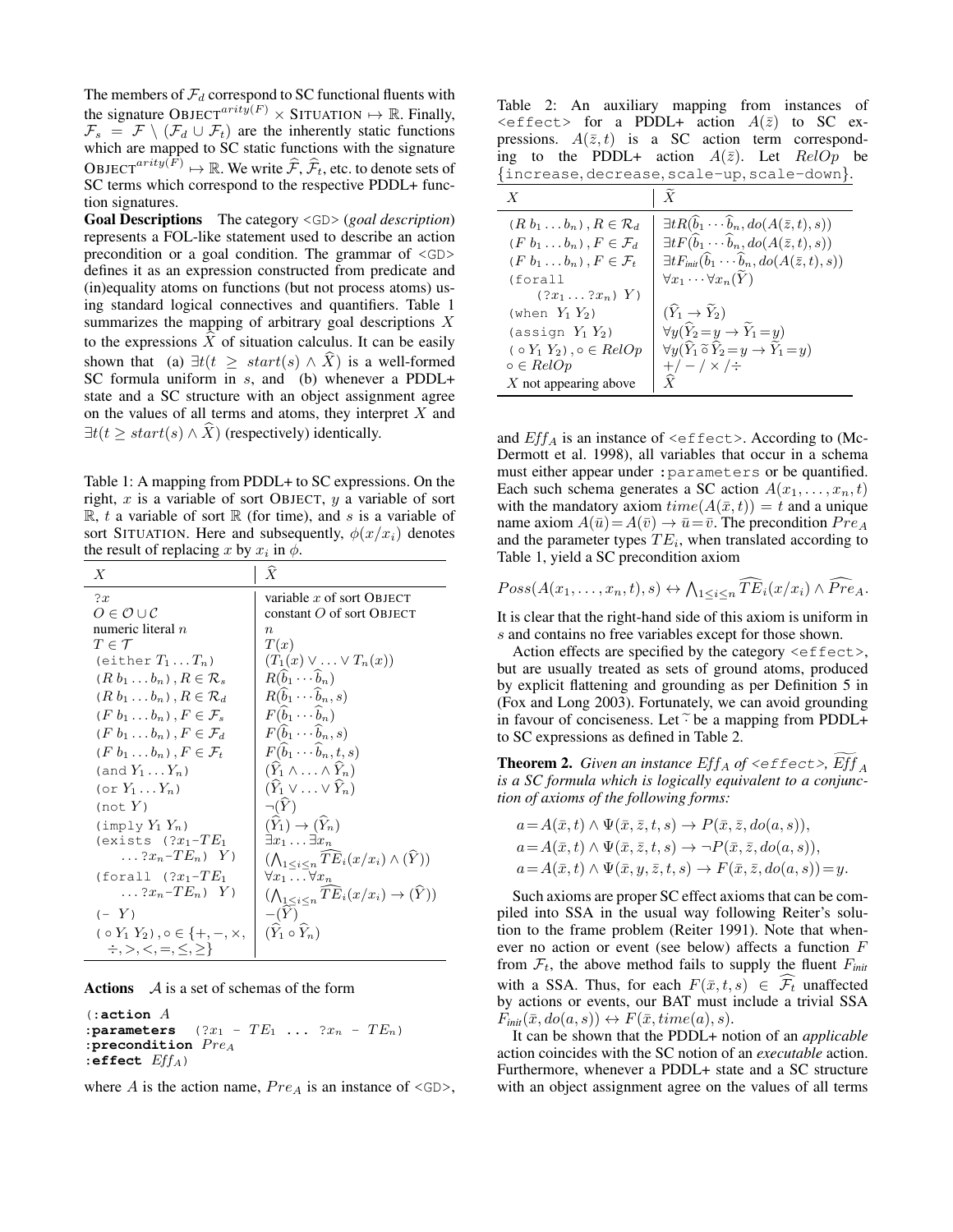and atoms, they also agree on the interpretation of the successor state, as determined by A and the SSA obtained from the axioms above, respectively.

Events PDDL+ events are described by a set of schemas whose grammar coincides with that of action schemas and are therefore mapped to SC in the same way. However, events have a different semantics in that they occur spontaneously. To capture this semantics, we appeal to Reiter's notion of natural actions and declare each SC action  $E(\bar{x}, t)$ which originates from a PDDL+ event as a natural one using the axiom  $natural(E(\bar{x}, t))$ . Since Reiter defines natural actions only for theories with true concurrency which PDDL+ lacks, we redefine  $execute(s)$  accordingly:

$$
\forall a, s' [do(a, s') \sqsubseteq s \rightarrow Poss(a, s') \land start(s') \leq time(a)] \land \n\forall a, a', s' [natural(a) \land Poss(a, s') \land do(a', s') \sqsubseteq s \rightarrow a = a' \lor (natural(a') \land time(a') \leq time(a))].
$$

Here, natural actions occur as soon as possible (at the true time instant  $t$ ), but in some arbitrary order such that no agent action can appear in between two natural actions which occur at the same time instant.

**Processes**  $P$  is a set of schemas of the form

```
(:process P
:parameters \quad (?x_1 - TE_1 \ldots ?x_n - TE_n):precondition Pre_P:effect Eff_P )
```
where  $P$  is the process name,  $Pre_P$  is an instance of  $\langle$ GD>, and  $Eff_P$  is an instance of  $<$ process-effect>. Each such schema generates the following SC symbols:

- a relational fluent  $P(x_1, \ldots, x_n, s)$  (denoted  $\widehat{P}$ ) and
- actions  $begin P(x_1, \ldots, x_n, t)$  and  $end_P (x_1, \ldots, x_n, t)$ .

The process-induced relational fluents  $P(x_1, \ldots, x_n, s)$ are to compose the SEA contexts which determine how continuous quantities evolve based on which processes are active in the given state. The actions are natural and act as events which initiate and terminate the process in an explicit syntactic representation of the *start-process-stop* model. The following axioms model this behaviour.

$$
Poss(begin_{\bar{x}},t),s) \leftrightarrow \bigwedge_{1 \leq i \leq n} \widehat{TE}_i(x/x_i) \wedge \widehat{Pre}_P,
$$
  
\n
$$
Poss(end_P(\bar{x},t),s) \leftrightarrow \bigwedge_{1 \leq i \leq n} \widehat{TE}_i(x/x_i) \wedge \neg \widehat{Pre}_P,
$$
  
\n
$$
P(\bar{x},do(a,s)) \leftrightarrow
$$
  
\n
$$
\exists t(a=begin_{\bar{x}},t)) \vee P(\bar{x},s) \wedge \neg \exists t(a=end_P(\bar{x},t)).
$$

Process effects are specified by an instance  $Eff_P$  of the category <process-effect>. Without loss of generality, we consider the following simplified grammar:

<**process**-**effect**> ::= (**and** <p-eff-t>\*) <p-eff-t> ::= (**increase** <f-head> <f-exp-t>) <f-head> ::= (<function-symbol> <term>\*)  $<$ f-exp-t> ::= (\* #t  $<$ f-exp>)

Crucially, each process effect defined thereby is *relative*, in that it describes but a part of the continuous evolution of a quantity, the part induced by  $P$  alone. To achieve axiomatic

causal completeness, our mapping must combine effects due to *all* processes into a universal temporal change axiom and, subsequently, SEA for each continuous fluent.

Recall that  $\mathcal{F}_t$  are exactly the symbols that instantiate <f-head> in <p-eff-t> above. Consider the set

$$
Terms_P = \{ X \mid (increase \ X \ (\dots)) \in Eff_P \}.
$$

of all function terms affected by process P. For each  $\hat{X} \in$  $Terms<sub>P</sub>$  where the function name is F, let  $\theta_{\hat{X},P}$  be an arbitrary one-to-one variable substitution from the object variables of P to the set  $\{x_1, \ldots, x_{arity(P)}\}$  such that  $X\theta_{\widehat{X},P} =$  $F(x_1, \ldots, x_{arity(F)}, t, s)$ . For each  $X \in \mathcal{I} terms_P$ , consider the set  $Parts_{\hat{X},P}$  of tuples  $(P\theta_{\hat{X},P}, Y\theta_{\hat{X},P})$  such that (increase  $X \xrightarrow{\alpha, i} (* \#t Y)$ ) occurs in  $Eff_P$ . Each pair in this set describes a context and a continuous effect that it induces on  $\hat{X}$ , normalized wrt the arguments of the term  $X$ . For each such tuple  $T = (P(\bar{z}, s), \phi(\bar{z}', t, s)) \in Parts_{\hat{X}, P}$ according to the grammar, we have  $\bar{z}' \subseteq \bar{z}$  and  $\bar{x} \subseteq \bar{z}$ . Let  $\bar{w}$ denote the variables contained in  $\bar{z}$  but not in  $\bar{x}$ . Let  $Gnd(T)$ denote the set of all tuples which can be obtained from the tuple T by simultaneously replacing all variables  $\bar{w}$  with constants from  $\mathcal{O} \cup \mathcal{C}$  in all possible ways (thereby eliminating  $\bar{w}$ ). Let  $GndParts_{\hat{X},P} = {Gnd(T) | T \in Parts_{\hat{X},P}}.$ Finally, for each  $F \in \mathcal{F}_t$ , we combine all such tuples due to all processes which affect  $F$  in a single set:

$$
B_F = \bigcup_{P \in \mathcal{P}, \hat{X} \in Terms_F} GndParts_{\hat{X},P}.
$$

We can now generate the complete TCA in normal form for the fluent F, where  $2^{B_F}$  is the power set of  $B_F$ :

$$
\bigvee_{b_F \in 2^{B_F}} \Big[ \bigwedge_{\langle X, Y \rangle \in b_F} (X) \wedge \bigwedge_{\langle X, Y \rangle \in B_F \setminus b_F} (\neg X) \wedge
$$
  

$$
y = F_{init}(\bar{x}, s) + \int_{start(s)}^t \sum_{\langle X, Y \rangle \in b_F} Y(t/t') dt' \Big]
$$
  

$$
\rightarrow F(\bar{x}, t, s) = y.
$$

By construction, exactly one context of this TCA is satisfied in any given FOL structure. Thus, the TCA is causally complete and can be transformed into a correct SEA by simply making the implication bidirectional.

Durative Actions As shown in Appendix D of (Fox and Long 2006), durative actions can be seen in PDDL+ as syntactic sugar for a combination of two agent actions, an event, and a process, all of which we capture above. Thus, indirectly, the mapping supports the requirement :durative-actions.

Timed Initial Intervals Timed initial intervals (TIL) first appeared in PDDL2.2 (Edelkamp and Hoffmann 2004) and are not a part of the original PDDL+ proposal, but commonly occur in practice. They offer a means to concisely express a special kind of exogenous events which are destined to occur at prespecified times. We capture these using special-purpose natural actions—one per time point—and add the obvious effect axioms to the SSA of the fluents involved. Thus, our mapping also supports :timed-initial-intervals.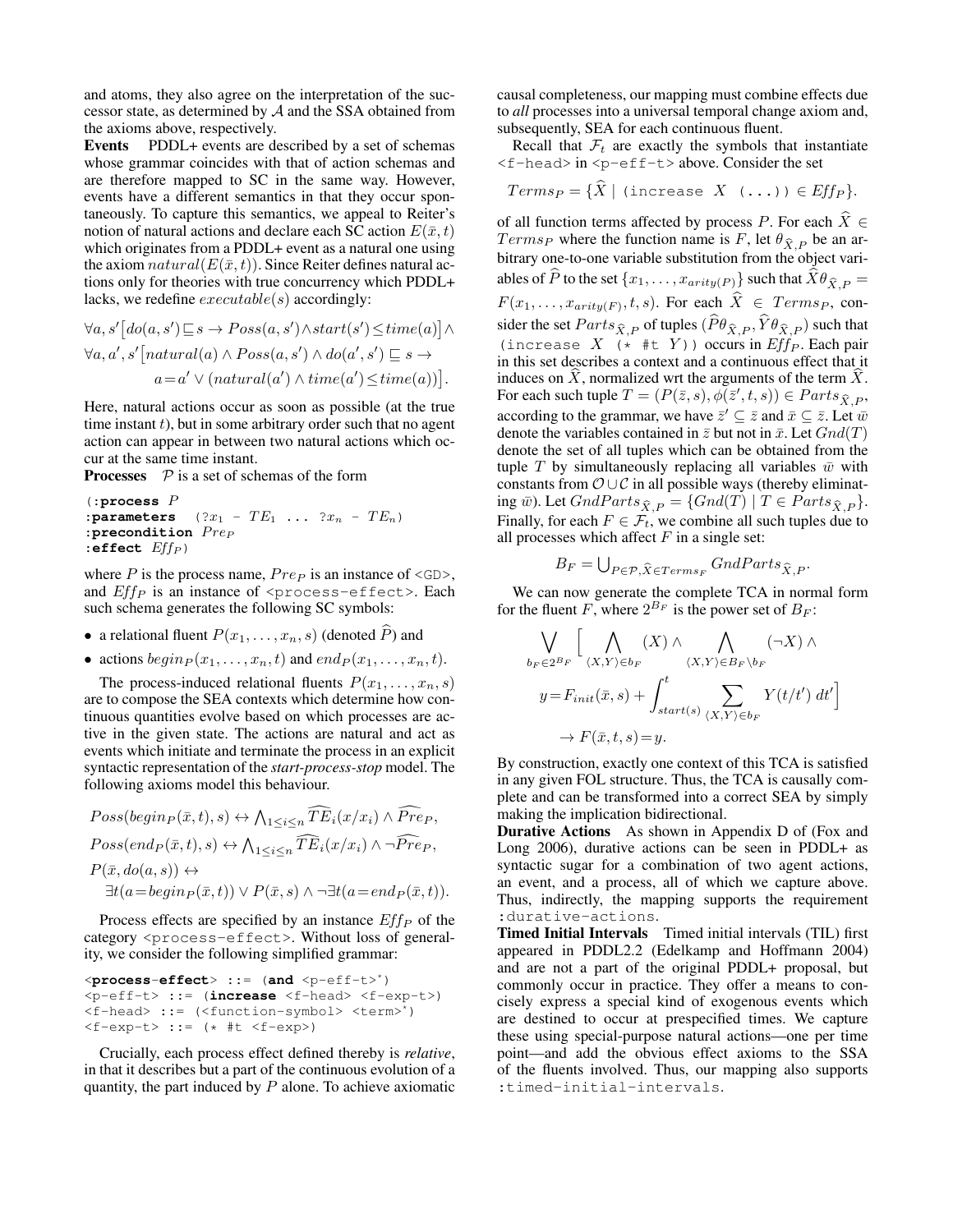Initial State The PDDL+ initial state is specified by a set of ground atoms and equalities between ground terms and numbers. These are trivially translated to SC using Table 1 while substituting  $S_0$  for the situation term, 0 for the time argument, and asserting that  $start(S_0)=0$ .

Goal State A PDDL+ goal state is an arbitrary instance of <GD> already handled by the mapping, yielding a formula  $Goal(s, t)$ . To ensure that all timed initial intervals get a chance to occur, we use the time  $T$  of the latest TIL (or  $T = start(S<sub>0</sub>)$  if no TILs are given) to constrain the goal formula:  $\exists s \exists t (t \geq start(s) \land t \geq T \land Goal(s, t)).$ 

This completes the translation and yields a hybrid BAT  $D$  which concisely characterizes both a planning instance and its Tarskian semantics. Consequently, it can be directly tested for consistency and satisfiability via automated theorem proving. The PDDL+ notion of a plan corresponds to a SC ground situation, i.e., a sequence of ground actions, which are already annotated with timestamps by virtue of having a temporal argument. The planning task is then defined as finding a ground situation term  $\sigma$  over the vocabulary of D such that  $D \models \text{execute}(\sigma) \land \exists t(t \geq$  $start(\sigma) \wedge t \geq T \wedge Goal(\sigma, t)$ . Here,  $execute(\sigma)$  ensures that all preconditions, including those of natural actions, are met.

Example. For illustration, consider a representative fragment of the Car domain from (Piotrowski et al. 2016), which models the movement of a car. The domain symbols are mapped as follows (we shorten the names for brevity).

$$
\begin{array}{ll}\n\text{running} \leftrightarrow run(s) & \in \mathcal{F}_d \\
\text{goal\_reached} \leftrightarrow goal(r(s) & \in \mathcal{F}_d \\
\text{engineBlown} \leftrightarrow engb(s) & \in \mathcal{F}_d \\
\text{accelerate} \leftrightarrow accel(t) & \in \mathcal{A} \\
\text{decelerate} \leftrightarrow decel(t) & \in \mathcal{A} \\
\text{stop} \leftrightarrow stop(t) & \in \mathcal{A} \\
\text{engineExplode} \leftrightarrow expl(t) & \in \mathcal{E} \\
\text{a} \leftrightarrow A(s) & \in \mathcal{F}_d \\
\text{up\_limit} \leftrightarrow up\_limit & \in \mathcal{F}_s \\
\text{down\_limit} \leftrightarrow down\_limit & \in \mathcal{F}_s \\
\text{moving} \leftrightarrow m(s) & \in \mathcal{P} \\
\text{windResistance} \leftrightarrow w(s) & \in \mathcal{P} \\
\text{v} \leftrightarrow V(t, s) & \in \mathcal{F}_t \\
V_{init}(s) & \text{auxiliary} \\
\text{d} \leftrightarrow D(t, s) & \text{auxiliary}\n\end{array}
$$

Additionally, the mapping extends the vocabulary with the natural actions  $begin_m(t)$ , end<sub>m</sub>(t), begin<sub>w</sub>(t), end<sub>w</sub>(t) which initiate and terminate the processes. The action preconditions are as follows:

$$
Poss(accel(t), s) \leftrightarrow run(s) \land A(s) < up-limit,
$$
\n
$$
Poss(decel(t), s) \leftrightarrow run(s) \land A(s) > down-limit,
$$
\n
$$
Poss(stop(t), s) \leftrightarrow V(t, s) = 0 \land D(t, s) \geq 30,
$$
\n
$$
Poss(expl(t), s) \leftrightarrow run(s) \land A(s) \geq 1 \land V(t, s) \geq 100,
$$

$$
Poss(begin_m(t), s) \leftrightarrow run(s),
$$
  
\n
$$
Poss(end_m(t), s) \leftrightarrow \neg run(s),
$$
  
\n
$$
Poss(begin_m(t), s) \leftrightarrow run(s) \land V(t, s) \ge 50,
$$
  
\n
$$
Poss(end_w(t), s) \leftrightarrow \neg (run(s) \land V(t, s) \ge 50).
$$

The latter four actions are natural and are asserted as such, e.g., by the axiom  $natural(end_w(t))$ .

Relational atemporal predicates get the SSA compiled from action effects and implicit frame axioms:

$$
run(do(a, s)) \leftrightarrow run(s) \land \neg \exists t[a=expl(t)],
$$
  
goalr(do(a, s)) \leftrightarrow \exists t[a=stop(t)] \lor goalr(s),  

$$
engb(do(a, s)) \leftrightarrow \exists t[a=expl(t)] \lor engb(s).
$$

Process fluents are also atemporal and so are described similarly, e.g.  $m(do(a, s)) \leftrightarrow \exists t [a = begin_m(t)] \vee m(s) \wedge$  $\neg \exists t [a=end_m(t)].$ 

The action effects for  $a \mapsto A(s)$  yield SC effect axioms

$$
\exists t[a=accel(t) \land y=A(s)+1] \rightarrow A(do(a,s))=y,
$$
  

$$
\exists t[a=decel(t) \land y=A(s)-1] \rightarrow A(do(a,s))=y,
$$
  

$$
\exists t[a=explode(t) \land y=0] \rightarrow A(do(a,s))=y,
$$

which are likewise compiled into a SSA

$$
A(do(a, s)) = y \leftrightarrow \phi(y, a, s) \lor y = A(s) \land \neg \exists y' \phi(y', a, s),
$$

where  $\phi(y, a, s)$  is the disjunction of the left-hand sides of the effect axioms.

Although acceleration, velocity, and distance are all continuous quantities, only the latter two undergo continuous evolution in the Car domain. Velocity changes trivially across situations:

$$
V_{init}(do(a, s)) = y \leftrightarrow V(time(a), s) = y,
$$

but non-trivially within situations. In the SEA, the four Boolean combinations of  $m(s)$  and  $w(s)$  constitute the discrete contexts, and the corresponding evolutions are arithmetic combinations of evolutions due to each active process:

$$
V(t,s) = y \leftrightarrow \exists v_0 \ldots v_0 = V_{init}(s) \land
$$
  
\n
$$
[\neg m(s) \land \neg w(s) \land y = v_0
$$
  
\n
$$
\lor m(s) \land \neg w(s) \land y = v_0 + \int_{start(s)}^t A(s) dt'
$$
  
\n
$$
\lor \neg m(s) \land w(s) \land y = v_0 - \int_{start(s)}^t \frac{(v(t', s) - 50)^2}{10} dt'
$$
  
\n
$$
\lor m(s) \land w(s) \land y = v_0 + \int_{start(s)}^t A(s) - \frac{(v(t', s) - 50)^2}{10} dt'].
$$

The distance is axiomatized similarly by a SSA for the atemporal fluent  $D_{init}(s)$  and a SEA for the temporal fluent  $D(t, s)$ .

Since the process  $m$  is triggered by the initial state (not shown), every executable situation begins with the natural action  $begin(m)$ . For example, the goal  $\exists t(t \geq start(\sigma) \land$  $v(t, \sigma) \ge 10$ ) is achieved, among others, by the plan  $\sigma =$  $do([begin_m(0), accelerate(2)], S_0)$  with t bound to 12.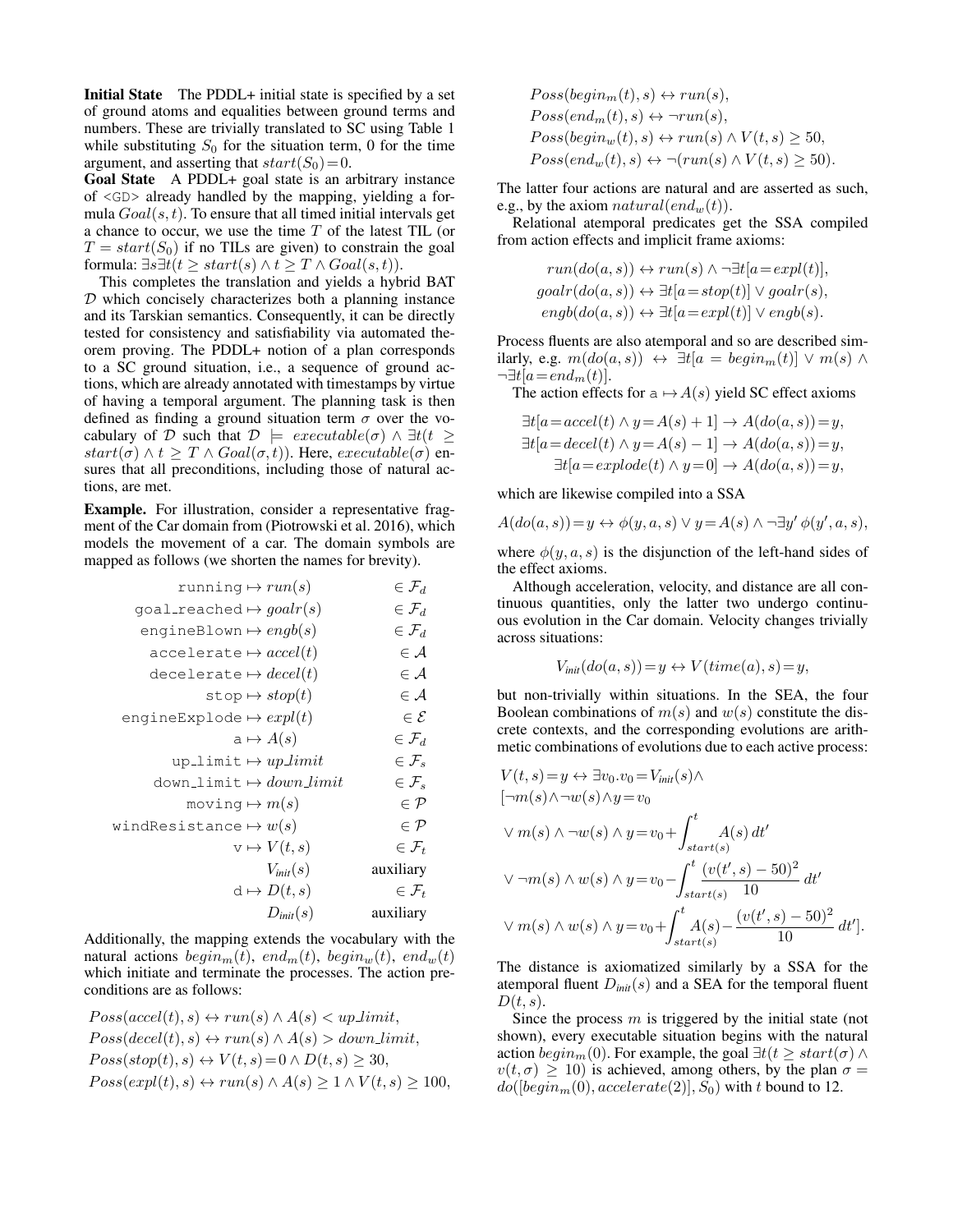# **Discussion**

We proposed an extension of situation calculus which aligns closely with the widely accepted way of representing continuous change in hybrid systems. We then leveraged it to provide a Tarskian semantics to PDDL+. While hybrid automata have a solid foundation in logic (Nerode 2007) and notwithstanding the progress toward properly mapping PDDL+ to hybrid automata (Bogomolov et al. 2014), the PDDL+ semantics, due its focus on grounding, invokes HA in ways which obscure the connection between PDDL+, HA, and logic, putting more emphasis on fine-grained transition system semantics. The lifted semantics proposed in the present paper allows us to sidestep most of the special purpose semantic devices such as happenings and time slippage and remain at a high level of abstraction.

In principle, the proposed hybrid BATs support significantly richer domains than can be specified by PDDL+. For example, SC is bound by neither the closed world nor the domain closure assumption, allowing for domains where objects can be brought in and out of existence. Likewise, hybrid BATs support dynamic systems described by partial DE which are inexpressible by current PDDL+ process effects. At the same time, Tarskian semantics provides for direct verification of various interesting meta-properties of a planning instance, from the essential properties such as satisfiability (due to the relative satisfiability property of hybrid BATs) to testing for mutually exclusive events or establishing a particular relation between executable subsituations. Moreover, a SC axiomatization makes formal causal analysis (Batusov and Soutchanski 2018) applicable to PDDL+ domains.

Notably, PDDL+ does not have a semantics for truly concurrent events, allowing only interleaved concurrency. (Reiter 2001) points out examples where interleaved concurrency in SC is not appropriate and develops a theory of true concurrency. In PDDL+, if two events were to occur at the same instant, they would be arbitrarily forced into an order with possibly undesirable consequences. (Fox and Long 2006) sidestep the problem by considering only *eventdeterministic* instances, i.e., those where such nondeterministic choice of order is of no consequence. Although our mapping stays true to the notion of interleaved concurrency for the sake of providing correct semantics, it is equipped to lift this limitation.

Since SC makes all assumptions explicit, it bears one notable syntactic difference to source PDDL+. In particular, the meta-theoretic causal completeness assumption of PDDL+ allows for a very concise description of *relative* process effects. SC affords no such luxury and must list all permutations of all process fluents which may affect a temporal fluent  $F$  in the state evolution axiom for  $F$ . For a worst-case example, consider the road traffic domain of (Vallati et al. 2016). Each road intersection has a set of traffic lights characterized by the process  $FlowGreen(r_1, r_2, i)$  parametrized by the relevant road segments  $r_1, r_2$  and the intersection i. If the road network of a city contains hundreds of intersections, the length of a permutation of all groundings of  $FlowGreen$ becomes unmanageable for all practical purposes. However, if one notes (or derives via automated theorem-proving) that only a small fraction of road segments may ever be affected by a particular grounding of FlowGreen (i.e., the maximum number of roads that meet at any one intersection), the SEA is reduced to a manageable size. This appears to be a case of a *sparse predicate* (Franco et al. 2018) which presents a serious difficulty to PDDL+ planners as well, except it manifests in the explosion of search spaces rather than axioms.

# Relevant and Future Work

A variety of approaches have been applied to PDDL+ planning. (Della Penna et al. 2009) put forth UPMurphi, an optimal planner based on model checking and blind forward search. They pioneer the discretise-and-validate approach, a method of planning in a discrete approximation of the continuous domain. In case studies (Vallati et al. 2016; Fox, Long, and Magazzeni 2012), UPMurphi solved challenging problems by relying on domain-specific heuristics. (Bryce et al. 2015), SMTPlan+ (Cashmore et al. 2016) and DiNo (Piotrowski et al. 2016) are the first state-of-the art non-linear planners with full coverage of PDDL+. SMT-Plan+ operates by encoding a PDDL+ instance as an SMT problem, inspired by prior successes of non-linear SMT solvers in hybrid systems. Like prior work on PDDL using SAT, this approach reaches state-of-the-art performance by leveraging an existing advanced SMT solver. DiNo builds on and outperforms UPMurphi using a domain-independent heuristic. (Balduccini, Magazzeni, and Maratea 2016) implement a prototype planner using Constraint Answer Set Programming. They achieve noteworthy results, showing that logic programming is a viable approach to PDDL+ planning, especially with domain-specific declarative heuristics. (To et al. 2017) introduce MTP, a planner for a new formalism, which is a hybrid of SMT and a metric temporal logic which subsumes PDDL+. Despite allowing goals with rich temporal properties, MTP outperforms SMTPlan+ on standard and new domains. MTP employs a heuristic based on achieving partial goals, which are inexpressible in PDDL+.

All this work points to the fact that PDDL+ planning is significantly more involved than the purely discrete case and might benefit from moving further away from grounding. Recent research focuses on ways of reducing the difficulty by improving modelling techniques (Denenberg and Coles 2018) or automatically reducing the arity of predicates with large numbers of possible groundings (Franco et al. 2018). Although generally less tractable than the PDDL family of languages, situation calculus has been used successfully for planning purposes in (Finzi et al. 2000). There, the focus of the wspdf planner was to exploit the expressiveness of SC to extend practical planning to open worlds. We posit that native SC planning based on theorem proving holds promise for PDDL+ domains as well. We imagine that an effective SC planner can be constructed by supplementing wspdf with a non-linear optimizer such as IPopt (Wächter and Biegler 2006), resulting in an iteratively deepening forward search interleaved with solving initial value problems. Tractability of theorem proving can be achieved by considering *bounded* hybrid BATs along the lines of (De Giacomo, Lespérance, and Patrizi 2016). The present paper can be considered as a step in this direction.